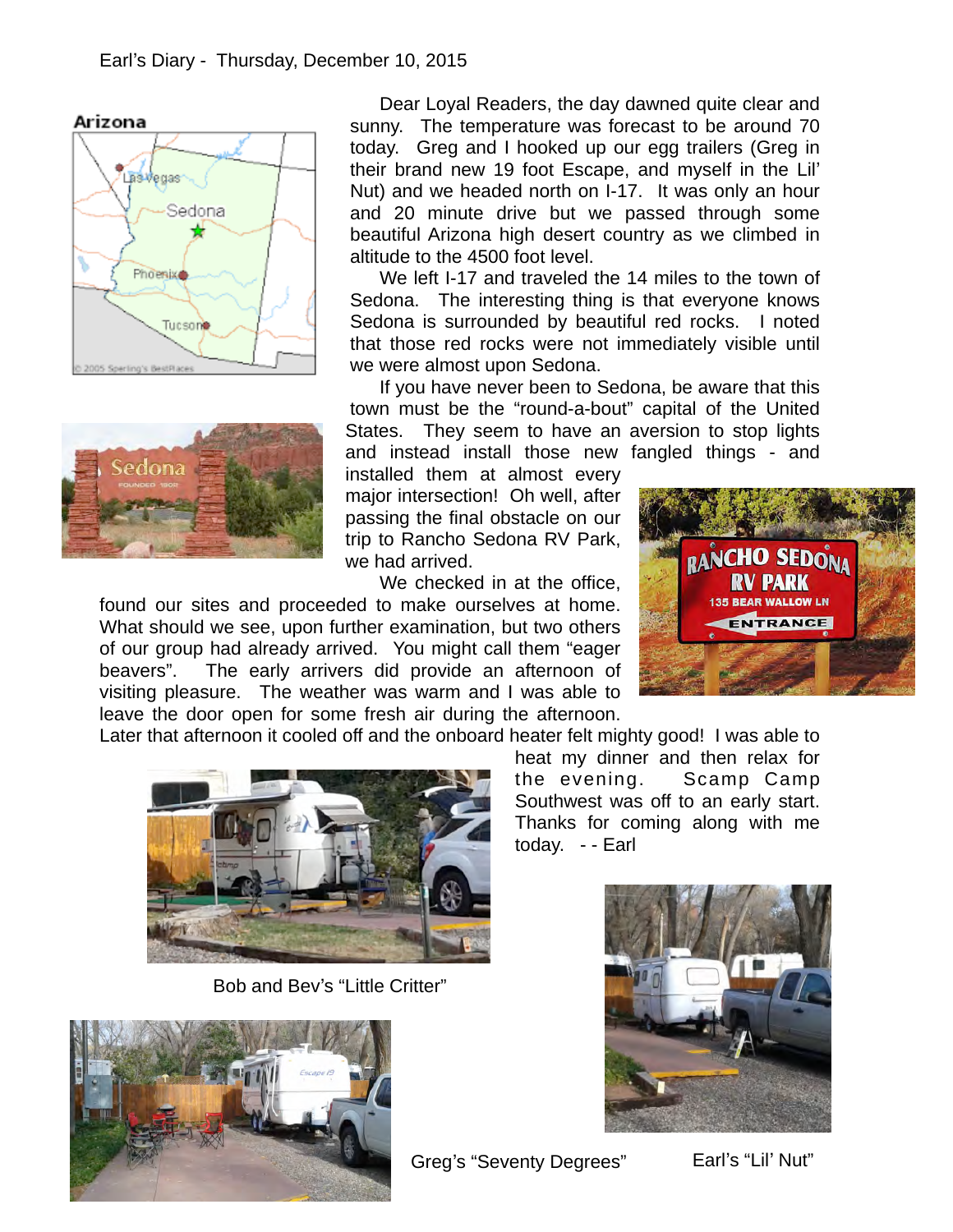## Earl's Diary - Friday, December 11, 2015

Dear Loyal Readers, the weather for this day turned in the opposite direction from yesterday. It was cold and overcast - definitely long sleeve and coat weather. By evening time most of the participants for the gathering had arrived. Altogether there were 19 trailers congregated in the RV park. One other is scheduled to arrive Saturday morning.



13' Scamp



13' Scamp under restoration



19' Scamp 5er





Hooray! Wayne and Lee brought The Peanut for a visit. You all remember the adventures of The Peanut and me in previous Diary pages?



After everyone arrived there were a total of 20 trailers in attendance - 1 Escape 21'; 2 Escape 19'; 2 Escape 17'; 7 Scamp 13'; 2 Scamp 16'; 3 Scamp 19' 5ers'; 1 Casita 16'; 1 Little Snoozy; and 1 SOB (That's egg trailer talk for "Some Other Brand".